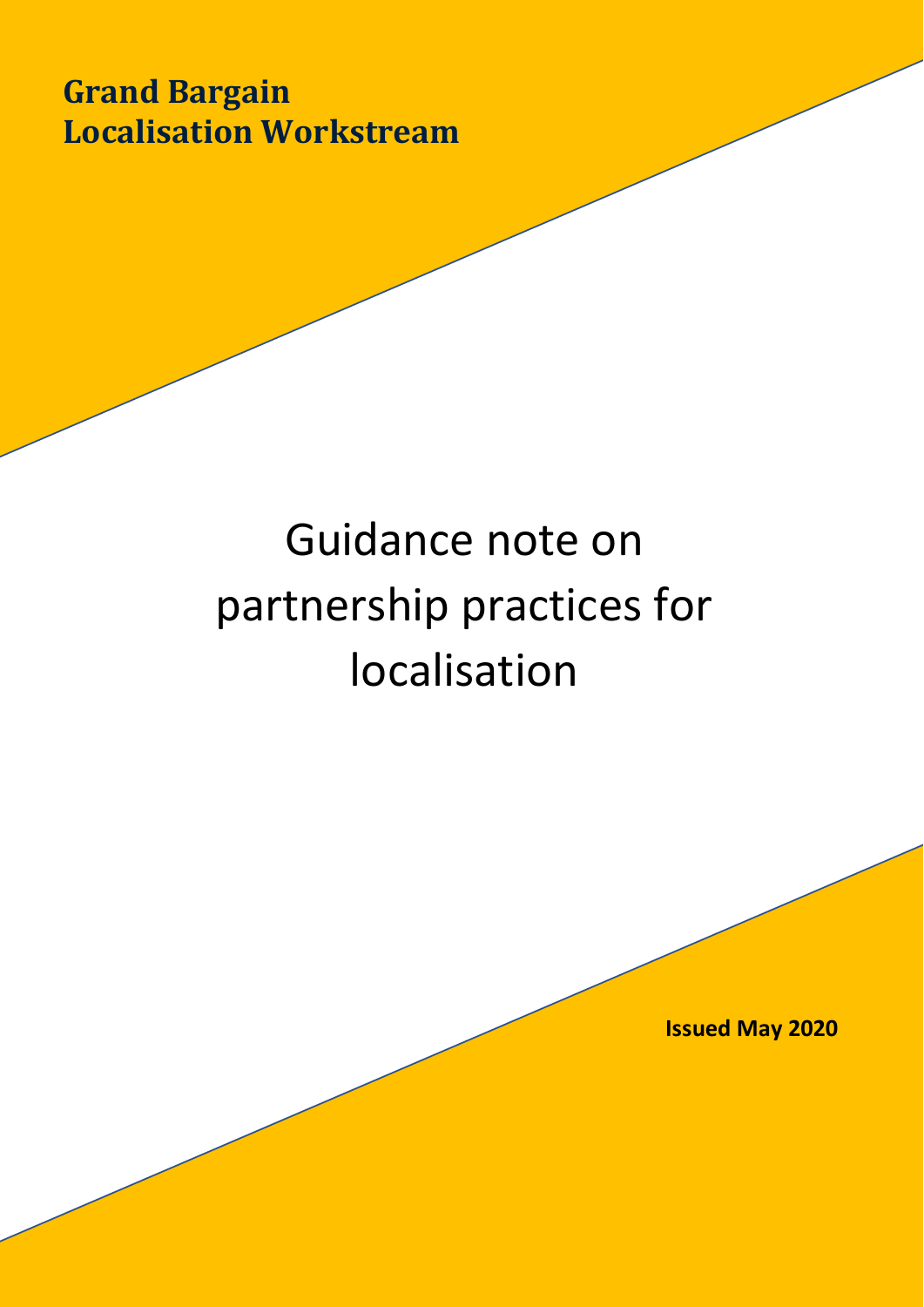# **Guidance note on partnership practices for localisation**

More than 400 humanitarian agencies contributed to identifying the priority partnership practices for localisation; approximately 85% of them were local/national actors. The basis of the guidance note is the findings of the research conducted in Myanmar, Nepal, Nigeria and South Sudan in 2018 as part of the *Accelerating Localisation*  through Partnerships programme<sup>1</sup>. It was further reviewed by participants of the regional and global Grand Bargain Localisation Workstream conferences in 2019 and Localisation Workstream members. This guidance note is a product of the Grand Bargain Localisation Workstream but does not necessarily represent the official position of Workstream members and co-conveners.

'Local actors/partners' refers to the full diversity of local and national government, NGOs, CSOs, CBOs, womenled organisations, youth groups and more. 'International actors/partners' refers to the full diversity of international NGOs and UN agencies. 'Humanitarian actors' refers to all those engaged in humanitarian action.

## **Project and financial management**

- 1. Local actors design projects and budgets or co-design with international actors who provide technical expertise on proposal writing and technical issues, including conducting joint needs assessments, where needed.
- 2. Local actors are treated as equal partners, not as sub-contractors presented with already agreed projects and budgets. Partnership agreements include roles and responsibilities of *both* parties, risks are shared, and mitigation measures are mutually agreed, including to ensure safeguarding is addressed.
- 3. Partners conduct joint monitoring visits to beneficiaries, providing opportunities for joint reflection on progress, obstacles and required modifications. Local partners maintain relationships with local communities, and international partners and donor agencies visit communities in agreement with, or when accompanied by, local actors when appropriate.
- 4. International actors and donors are open to discussions on findings from local partner monitoring and allow flexibility to adapt programmes and budgets in response to evidence of changing needs and community feedback as much as is practicable.
- 5. Project budgets include funds for local partners, relevant to the context and needs**,** for: 1) overheads including set-up costs; 2) indirect costs (as % of project budget); 3) assets vital for project implementation, safety and/or organisational financial sustainability; and 4) organisational strengthening. Budgets should clearly show core funding allocations.
- 6. All humanitarian actors follow ethical recruitment practices. International actors attempt to keep salaries/benefits within as close a range as practicable to local actors. Local actors strive to support staff to do their job effectively and treat them fairly and equitably.
- 7. All actors support the active participation of crisis-affected people in project design, monitoring, implementation and evaluation with particular focus on involving marginalised, minority and groups in vulnerable situations such as women, children, young people, and persons with disability.
- 8. All humanitarian actors identify their added value in any partnership and work on the basis of complementarity. International actors provide support to local partners based on demand (rather than supply) and ideally through longer-term strategic partnerships tailored to partner needs, with complementarity identified before crises.
- 9. International actors highlight the role their local partners play in external communications and media.

# **Capacity strengthening and sharing –** see also capacity guidance not[e here.](http://media.ifrc.org/grand_bargain_localisation/)

- 10. Capacity assessments are conducted jointly for both local *and* international partners. Strengths are recognised, and gaps used to develop tailored, long-term, capacity strengthening/sharing plans which are shared with other partners to coordinate effective support and investment.
- 11. Capacity strengthening/sharing plans are contextualised, mutually agreed, long-term, based on project and institutional needs, and identify a range of training and mentoring approaches, such as secondments, shadowing, peer exchanges and on the job training, with follow up monitoring.

<sup>1</sup> Funded by ECHO. For more about *Accelerating Localisation through Partnerships* visit: [http://caid.org.uk/54.](http://caid.org.uk/54)